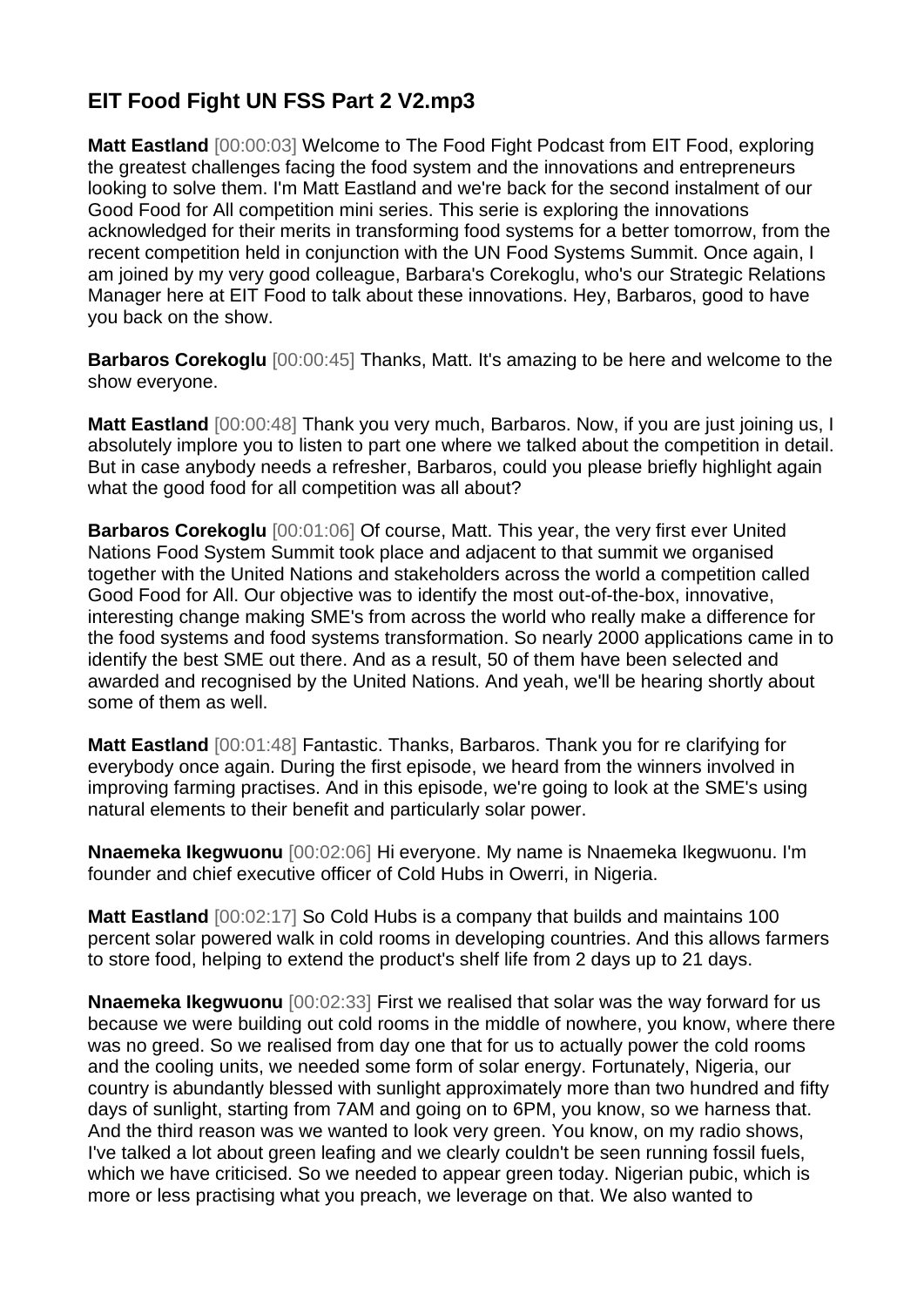demonstrate a new green cooling and the model of green cooling that we wanted to demonstrate was to prove that a cooling can be done in a way that is sustainable.

**Matt Eastland** [00:03:49] So that was Nnaemeka talking there, and, you know, I guess it's one of these things, it just seems so obvious, right? So the country has so much solar power and it's free, it's sustainable and it seems like an obvious solution. So Barbaros, do you think more companies should be, sorry excuse the pun, seeing the light in this opportunity?

**Barbaros Corekoglu** [00:04:11] They absolutely should. And I think we already see some good examples from across the world. I mean, I live in Belgium, I'm from Turkey and here in Belgium the wholesale markets are now covered with solar panels to provide the green electricity to these wholesale markets. But again, what this SME is doing is quite fascinating. They're harnessing the power of solar energy to power cold cooling rooms, which we know are in quite dire need in these countries because we know, for example, in these countries that farmers, largely smallholder farmers, cannot bring their produce to markets. Exactly because there's a lack of cooling units, there's a lack of preservation facilities along the route. So such cooling facilities will definitely help these small farmers, small or large farmers really, to bring their produce to market so that they can earn a living from what they produce from their own land. The land that they largely managed themselves. So they're also the stewards of their land. So it's an amazing infrastructure. It provides storage for produce to reach the market, to reach to those in need. It provides an income for these farmers. Again, talking about food systems, right? It tackles food loss from happening, it prevents food loss. It ensures food security for everyone so that the food can be preserved more. It ensures above all else, of course, food safety, which is very critical. You know, I mean, foods are quite perishable in heat, especially in countries like Nigeria and elsewhere. So cooling units are extremely important there. And of course, the resilience of the food system. So how again, with the COVID, we have seen a major shortage of food from across the world and this kind of infrastructure off the grid independent from fossil fuel or energy shortages. They really helped build the resilience of our food system.

**Matt Eastland** [00:05:57] Yeah. Thanks Barbaros. And I guess one of the things that I take away from this is I genuinely myself had no idea that something so simple as cooling can extend the sort of the shelf life or preserve foods from 2 days up to 21 days. I mean, that's incredible. You know, it's something which I think we probably take totally for granted. And it's great that Nnaemeka and his SME is really looking to solve what is obviously a really big problem for them. And do you think that an innovation like this will really transform the supply chain in Nigeria, for example?

**Barbaros Corekoglu** [00:06:33] I think, yes, both in Nigeria and elsewhere, right? It is definitely a replicable solution and the one that should be encouraged in all honesty. So how can you reduce our dependence on fossil fuel or, you know, grid electricity grid energy? Definitely we should be looking into this kind of solutions and again, just replicate wherever possible, solar energy is out there. We just need to harness it, harness it for the benefit of greater populations, greater society.

**Matt Eastland** [00:06:58] And it's obvious that Nnaemekas got really big big plans as well, because when we spoke to him, he highlighted the next 2 to 3 years. They plan on building what 500 cold hub rooms for farmers, which is, you know, growth wise, it's pretty astounding. And here is what Nnaemeka said about their technology's current impact.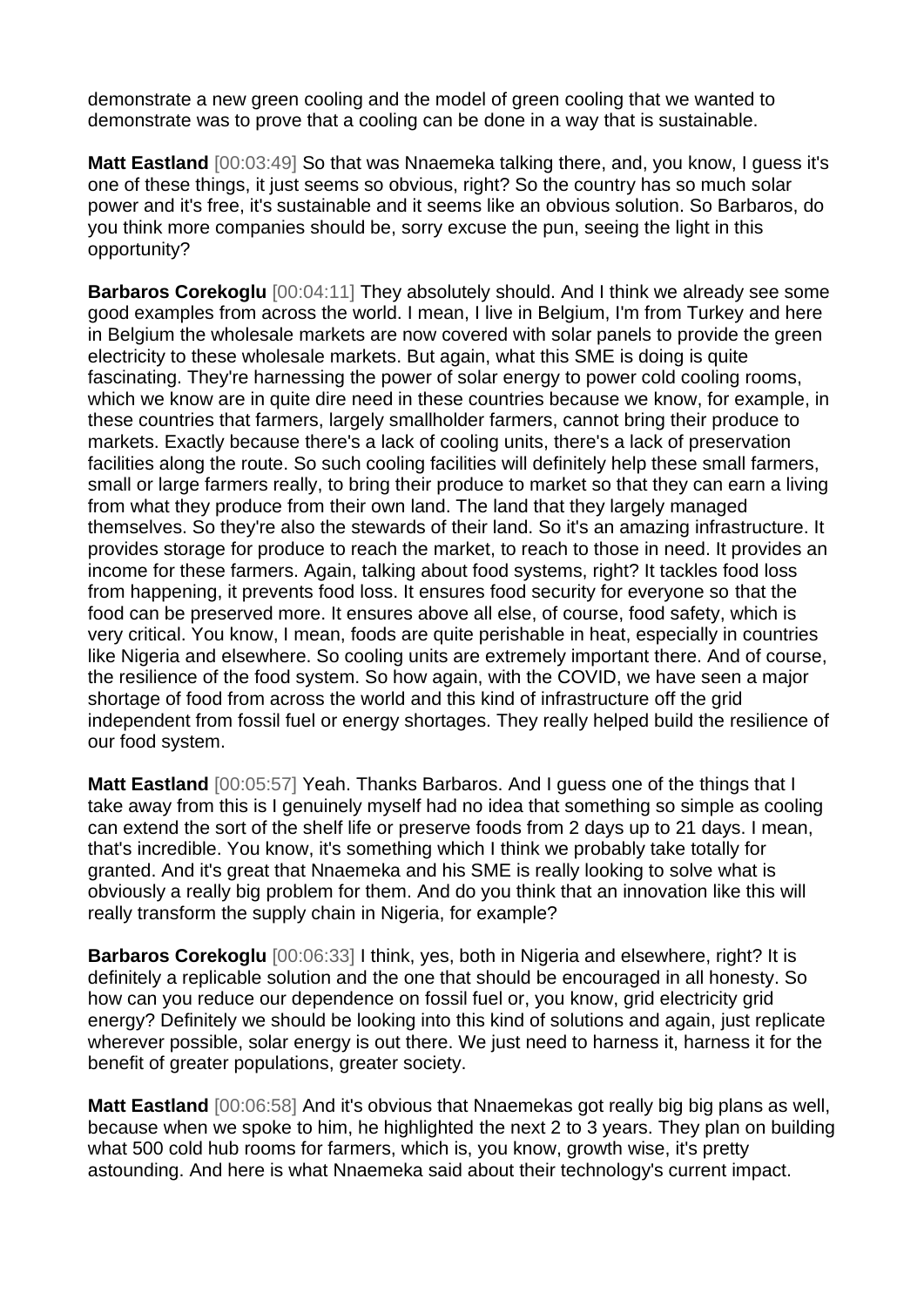**Nnaemeka Ikegwuonu** [00:07:16] The impact of Cold Hubs is incredible. In 2020, we were able to save 40,200 tonnes of food from spoilage. This is typically the food that is thrown away, which is aggregated volume of food stored inside the cold rooms, we're able to increase income for 5,250 users from \$60 every month to \$120 every month at minimum. You know, we've created a total of 54 new jobs for women by hiring and training them to work as our hub opporators and market attendance, and the 40,200 tonnes of food that was saved inside the cold room had no chemical, biological contamination. These became safe, hygienic, nutritious food for public consumption. And by leveraging on the immense potentials of solar energy, we have been able to save more than 1,000,000 kilograms of CO2 by kicking out diesel generators from any of our cold rooms and relying on renewable energy exclusively. So the impact is multifaceted around reducing food spoilage, increasing income, ensuring gender equality, contributing to a greener world today.

**Matt Eastland** [00:08:38] Wow. I mean, I know that Barbaros is big into impact on our side at EIT Food, and that just seems to tick all the boxes, right? He was talking about reducing food loss, reducing the need for chemicals to preserve food, which means the food is healthier, saving 1,000,000 tonnes of CO2. There's a social agenda angle here, there's jobs. I mean, phenomenal, right?

**Barbaros Corekoglu** [00:09:05] Absolutely. Co-benefits all the way and changing the food system, right? So it's fascinating. It's certainly fascinating what they're doing. And especially now, I mean, we heard that they have reduced 1,000,000 tonnes of CO2. And as the world, we are looking at these kind of tangible solutions that really do make an impact to really reduce our climate footprint and really stop and reverse climate change. It is massively, massively important.

**Matt Eastland** [00:09:31] Yeah, big kudos to Nnaemeka and his team. This is amazing what they're doing, and I wish them all the best as well in the future in terms of their scaling up so well done. So now to our next winner, who's also seen the potential in solar energy.

**Clementine Chambon** [00:09:47] Hi, my name is Clementine Chambon and I'm the cofounder and CTo of Oorja Development Solutions. Oorja is a social enterprise. Our mission is to increase the income and livelihoods of smallholder farmers, and what we do is we provide different vertically integrated clean energy services to farmers in northern parts of India.

**Matt Eastland** [00:10:07] You just heard there from Clementine Chambon from Oorja Development Solutions, which, as she explained, is a company that provides, installs and maintains solar energy systems for agriculture use.

**Clementine Chambon** [00:10:19] So basically, the problem is that lots of farmers are reliant on diesel to irrigate their crops and for other applications, like for milling what they produce. And there's a problem because it's really expensive and they can't irrigate properly, so they have pretty low agricultural yields and they're also trapped in poverty as a result. So basically, what we do is solar technologies for agriculture can be way cheaper, but the upfront cost in buy one in the first place is really high. So instead of trying to sell a solar pump to a farmer or a solar mill, we provide it as a service. So we provide milling as a service or irrigation as a service where we buy the solar pump and then any farmer can use it and they just pay according to how much they use it. So that's kind of the model. It's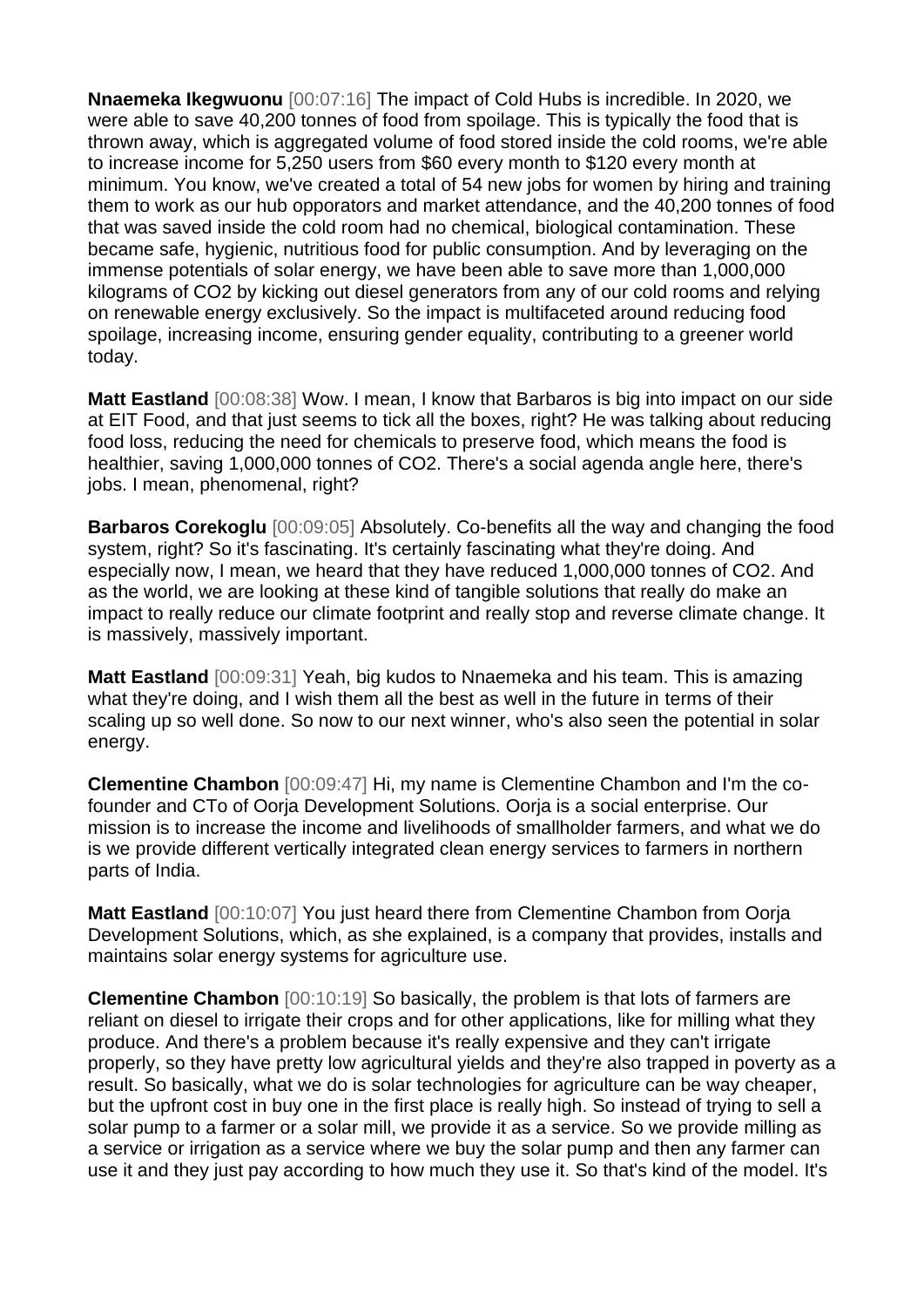like it's an innovative business model to be able to bring needed technologies to smallholder farmers.

**Matt Eastland** [00:11:08] How interesting so from what I take from that is that on the farmers, there's no upfront costs here and it's a pay as you use model. So Barbaros, what are your immediate thoughts about the business model and how useful that will be?

**Barbaros Corekoglu** [00:11:21] I mean, we see this business model applied by various companies across the world. I mean, there is this one automotive company in China who developed a battery as a service model. And indeed, when you buy a car, you actually do not only buy the frame of the car, not the battery and the batteries given to you by the company. And then when you want to charge your car, you just go into a fuel station, you charge up the battery. But that's also a membership, so you actually pay a very low fee for getting your vehicle charged and go. We see the same business model here as you said, Matt, pay as you go, no upfront costs, benefiting everyone.

**Matt Eastland** [00:11:56] And I suppose what it means as well is that this should then allow farmers to have much greater access to this kind of technology as well, right? Because it seems to me that this was obviously a barrier before.

**Barbaros Corekoglu** [00:12:08] Definitely. I think access to energy is always an issue. We know that, for example, diesel prices are quite prohibitive, but they also fluctuate quite a bit so farmers can never rely or hedge their risks for these price fluctuations. But if they have access indeed to this kind of a clean energy, it is fantastic.

**Matt Eastland** [00:12:27] Thanks, Barbaros and coming up, you've now got Clementine talking about the future of her company.

**Clementine Chambon** [00:12:33] There's this disconnect between the fact that actually, most of the world's farmers are very small pieces of land. So we're talking about 1 to 1.5 Acres, and they're really not very profitable. It's difficult to earn a sustainable living out of such a small piece of land. And there's also, you know, disproportionately, even though these farmers grow a huge amount of the world's food, they don't have the same access to services, goods and information that they need to be able to grow things more efficiently. Plus, they face the already devastating impacts of climate change. So what we want to see happen is that better distribution of these technologies and information that farmers need so that they can plant crops that would be adapted to the local climate, stresses, that they will also feature higher market price, and that they can earn a better income from. Because you have to remember that even if it doesn't represent a huge proportion of a country's economy, agriculture still creates jobs and provides income for a huge proportion of the population in the global south. Basically can play a really catalytic role in pulling people out of poverty, and that also is interlinked with all the different STGs you can, you know, the UN STG's you can inter link them in part to agricultural activities. So, yeah, we want to see agriculture being used as a bigger force for pulling people out of poverty while also having an impact on the climate.

**Matt Eastland** [00:13:51] That's really interesting, and I think this is one of the things maybe we forget sometimes is how important agriculture is in developing countries from an employment and a jobs and bringing people out of poverty point of view as well. So it seems to me that what Ooria are doing is really looking to build on the existing need and just make things better. Is that something you would agree with, Barbaros?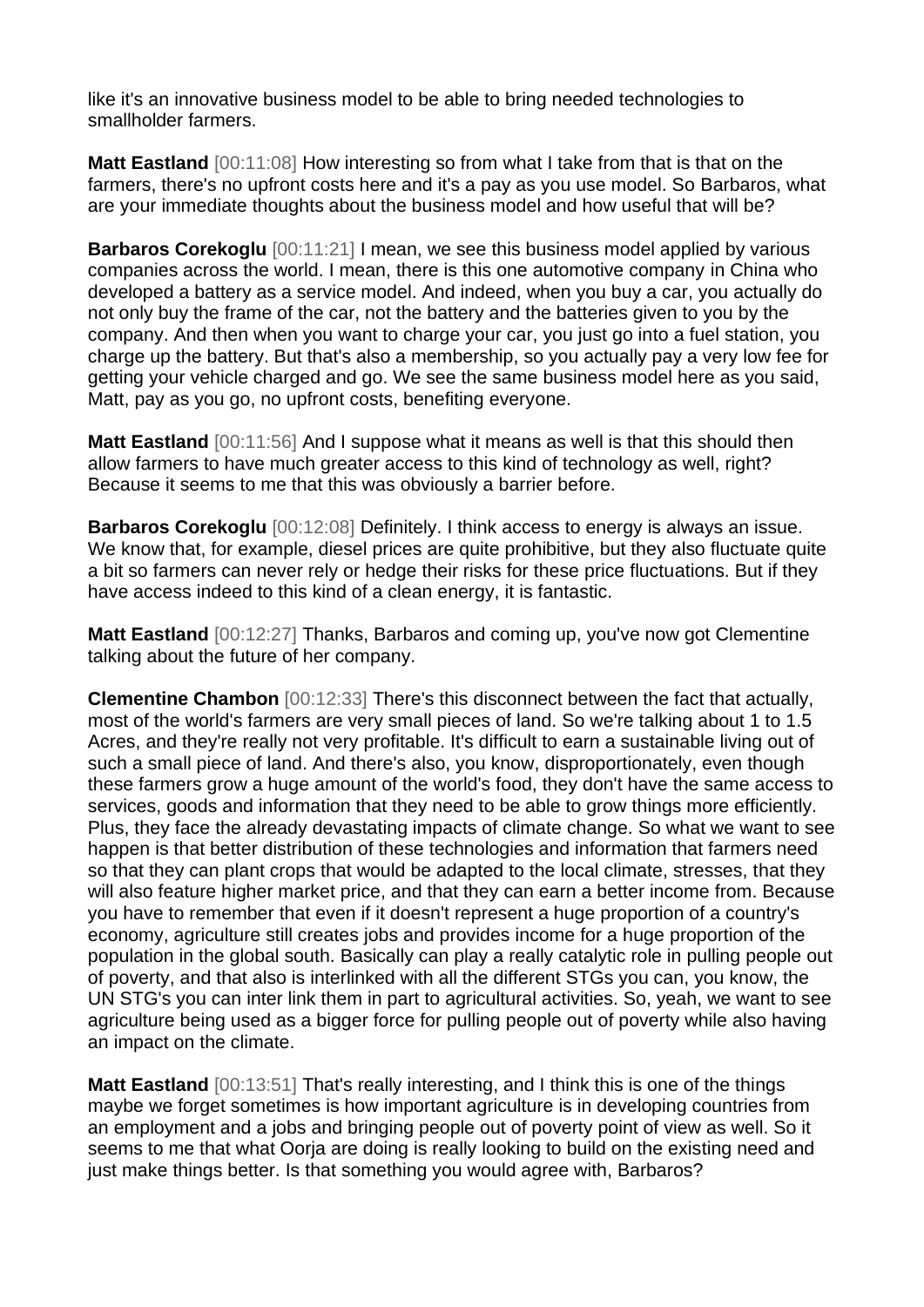**Barbaros Corekoglu** [00:14:16] I agree and also food is a human right, right? So the more we can improve access to food, healthy food, we're actually contributing to the development of our civilisation as a whole. And indeed, STG's have been mentioned, absolutely, this is very, very critical.

**Matt Eastland** [00:14:31] So what really excites me about this is that Oorja have just raised an equity round now, so their focus is very much on growing globally. And we also found that they want to expand and provide even more services to farmers. So looking to diversify. So, for example, farmers might not have access to quality goods and seeds, so they actually want to start providing solutions so that they can continue to sustainably increase their income. So obviously, Oorja have started with one particular product and model looking to provide more or more services to make life easier and better for farmers, which is fab. We love that. So moving away from solar power now to a company tapping into the potential of saltwater,

**Ryan Lefers** [00:15:14] hey, it's Ryan Lefers. I'm the CEO and Co-Founder of Red Sea Farms.

**Matt Eastland** [00:15:19] So Red Sea Farms are reducing the carbon and water footprint of our food sector by developing and delivering environmentally sustainable, saltwater based agricultural systems.

**Ryan Lefers** [00:15:30] Red Sea Farms develops technologies to enable agriculture on marginal lands using resources that haven't traditionally been tapped. So one of our claims to fame is that we use salt water in a lot of our systems. My co-founder, Mark Tester and I met on the shores of the Red Sea about eight years ago, so that was at a university called Kaust. And what's amazing is that you look to one side and there's all this water and you look to the other side and it's just a complete desert and you think to yourself, we have so much water and yet we can't grow food with that water because it's too salty. So really, that's the inspiration behind Red Sea Farms is how can we use this significant resource that we have? You know, 97% of Earth's water supply is salty. How can we use this significant resource to meet this real need that we have for food and especially for local food security?

**Matt Eastland** [00:16:28] Yeah, I have to admit, I mean, I'm really with Ryan on this, and it's something that I've often wondered about. In fact, I did my masters in renewable energy. We actually focussed on this region. I was always thinking, It's so crazy, that really, really dry, arid regions where you've got so much sun, for example, yet you've got so little water and surely there is a really nice way of pulling both these things together. And it seems that this is exactly what Red Sea Farms are looking to do. Barbaros, you know, what kind of impact do you think this technology might have on the region?

**Barbaros Corekoglu** [00:17:02] I think if if you look at the latest IPCC report, in the best case scenario, sea level will rise by 35 centimetres across the world, which means that actually we will lose a good amount of our fertile lands into becoming marginal lands or remaining under water. So that is one point. The second point is we are using a lot of energy actually today to convert seawater into drinkable portable water. And indeed, this solution sounds like it's actually using saltwater to grow agriculture to grow crops. So it is quite promising I think I'm curious to hear more about it now.

**Matt Eastland** [00:17:42] Well, funny, you say that we spoke to Ryan about the technology they use, and he's going to explain a bit more now.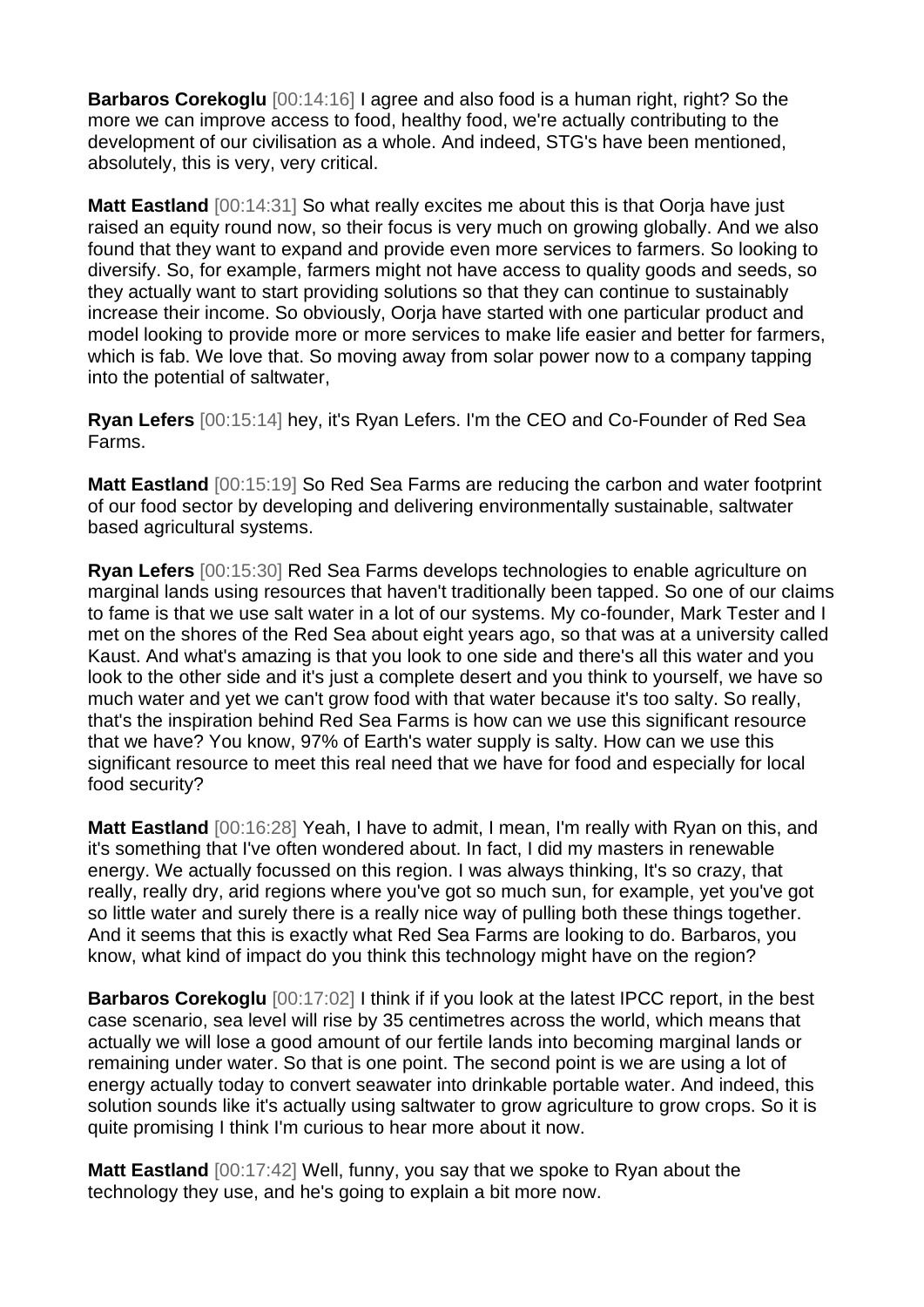**Ryan Lefers** [00:17:49] Red Sea Farms has 4 broad bins of technology, so the first bin is plant science, so there's a lot of work that goes on into breeding and hybridisation of plants that are more salt tolerant that can grow in marginal environments or with saltwater. We also have a bin around active cooling, so our active cooling systems use saltwater for evaporative cooling. We also have some liquid desiccants that we use for humidity control and also a night-time cooling and chilling, which is really important in tropical and humid regions. And we have an active cooling system that captures and re-uses humidity in the cooling process to reduce the total water footprint, as well as purify the air. So that's really attractive for industries like indoor livestock, poultry, etc. And then we have bin around passive cooling, so we have a film that blocks infra-red light from entering into the greenhouse, so that prevents heating and reduces the amount of cooling that's required, all being fully visible in the spectrum that plants need for photosynthesis. In addition to that, we have some solar PV that we use for operating our cooling and our irrigation technologies within the greenhouse. And then the last bin is monitoring and control. So we have our own in-house developed sensors, hardware as well as software for controlling the systems that I described as well as monitoring the performance. So those are the broad 4 bins - plant science, active cooling, passive cooling and autonomous control.

**Matt Eastland** [00:19:22] So that's pretty amazing then, so it sounds to me that what they're doing is they are actually using salt water to, directly on plants that are just more resistant or maybe more adaptable to this anyway. Which again, why has nobody thought about doing this before? Maybe they have. And the other thing again, we don't think about this because we're, you know, in our regions, wars like, we need more sun, we need more sun on plants. But actually, by blocking the UV rays, they're actually reducing the need for cooling, which in the southern regions is going to be a lot more important. So yeah fascinating, fascinating things that they're working on. Any thoughts, Barbaros on this technology?

**Barbaros Corekoglu** [00:20:00] I think what's Ryan and the Red Sea Farms have done is, again, what the other SME's did, right? They looked at the challenge and instead of being discouraged by it, they just like tackle it head on and came up with a brilliant solution from out of it. So indeed, it's super innovative. It's super interesting and very promising for the future. We know that we all have to deal with the climate change. We have to adapt to it. We have to mitigate it as much as possible. But climate change is part of our life. So this kind of technology, this kind of solutions will be needed more and more as we go forward.

**Matt Eastland** [00:20:33] Yeah, thanks, Barbaros. Yeah real innovation and, you know, tapping into an untapped resource, which is really fantastic. So onto our final guest who is also focussing on sustainability.

**Taly Nechushtan** [00:20:48] Hello, my name is Taly Nechushtan, CEO of Innovopro. Innovopro is a food tech company. We were founded at 2015 by Dr. Ascher Shmulewitz. We have a proprietary technology for the extraction of 70 percent chickpea protein and other chickpea derivative.

**Matt Eastland** [00:21:10] That was Taly Nechushtan describing Innovopro who are bringing plant based protein ingredients to the global food market to create nutritious, tasty, safe and sustainable food products. And I'm also really pleased to say that in over one of our EIT Food Rising Food Star start ups. And we're really championing all of the work they're doing in the plant based protein market.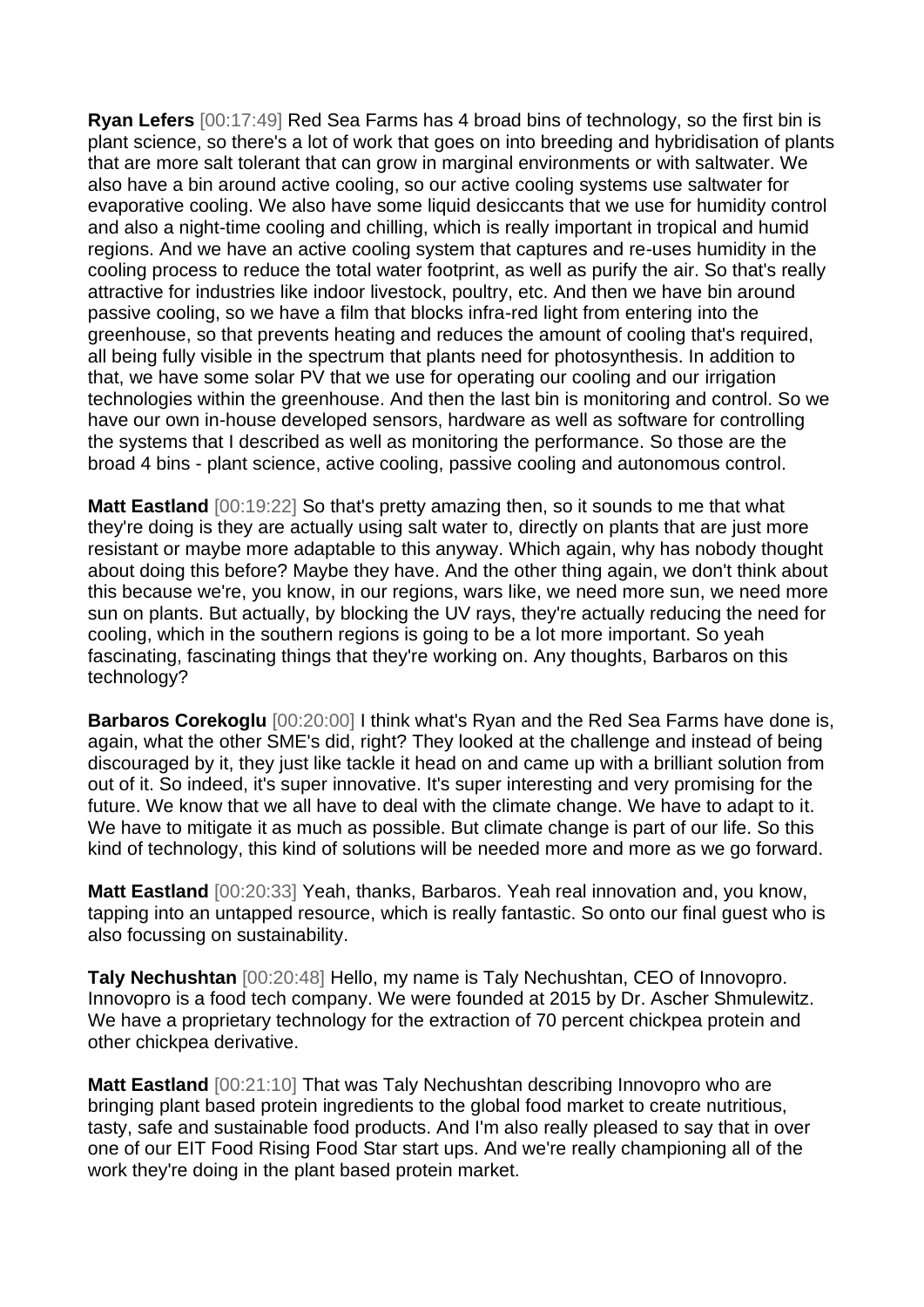**Taly Nechushtan** [00:21:33] Chickpea protein is unique because it has a combination of properties that it's hard to find today in other plant based protein. It has a high concentration of protein, a very nutritious one. It has a very mild taste. It is a very strong emulsifier and the very soluble protein, and it enables the creation of clean label applications.

**Matt Eastland** [00:22:02] I love Innovopro and mainly because I absolutely love chickpeas and just think everything to do with chickpeas is great, but I think the innovation here and again, you know, I knew that chickpeas were high in protein, but being able to just extract that out was just a pure protein is phenomenal. So some serious potential in chickpeas, then Barbaros?

**Barbaros Corekoglu** [00:22:23] I think there is great potential, as Taly explained, right? I mean, it's easily soluble. It has a good taste, people are quite familiar with the chickpea as a taste and the texture as well. So absolutely great potential there. And again, chickpeas, we should not only look at the chickpea as a source of protein but also what the chickpea plant does right for the soils. I mean, it's part of the crops, it's part of those plants that actually fix nitrogen into soil, so absorbs the nitrogen in the air, fix it into soil and make the soil more fertile for the next harvest. So massive environmental positive impact it can be grown in arid conditions. And as far as I know, even the plant itself can afterwards be fed to livestock so as humans consuming the chickpea and then the remaining plants being consumed by livestock, or being marched into the soil. So amazing, amazing. And again, we are looking here at the protein diversification. Yeah, and reducing our environmental impact in consuming protein.

**Matt Eastland** [00:23:21] Yeah, the power of the chickpea, I mean, I have to admit, I never realised all that you were just saying there about the sort of the chickpea plant as well. So it's this seems like an all round good thing, which is brilliant. And what do you think gave Innovopro the edge over other plant based solutions in winning this competition? Because, you know, we know that there are a lot of alternative proteins out there.

**Barbaros Corekoglu** [00:23:44] Yes, I think. Of course, chickpeas available to be grown in many countries, so the solution itself could be scalable. So it's a pulse that can be grown across the world in the most arid conditions, so people can have access to this valuable precious protein source. And again, at the moment, everyone is in the race to put on the market the next meat alternative, the next protein alternative. So I think, and Innovopro has a very tangible product at hand. So yes, exactly why not harness it.

**Matt Eastland** [00:24:14] Yeah thanks, Barbaros, and I'm sure there is some amazing tech and innovation goes into it, but on the face of it, yeah, like you say, we are taking an existing foodstuff here and just extracting some of that goodness which then can be used in other things. So like I say, there's probably all sorts of tech that I'm not aware of that does that, but it sounds nice and simple, which I like.

**Taly Nechushtan** [00:24:35] Our process is all based, I think about the idea of sustainability. We source the chickpeas in North America. They grow in large scale in North America, and we process them based on our sustainable technology that uses less water, less energy than other technologies that are common in use today. And we use the wet processing for that. At the end, we use all the by-products we would like to basically have a zero waste process in the end.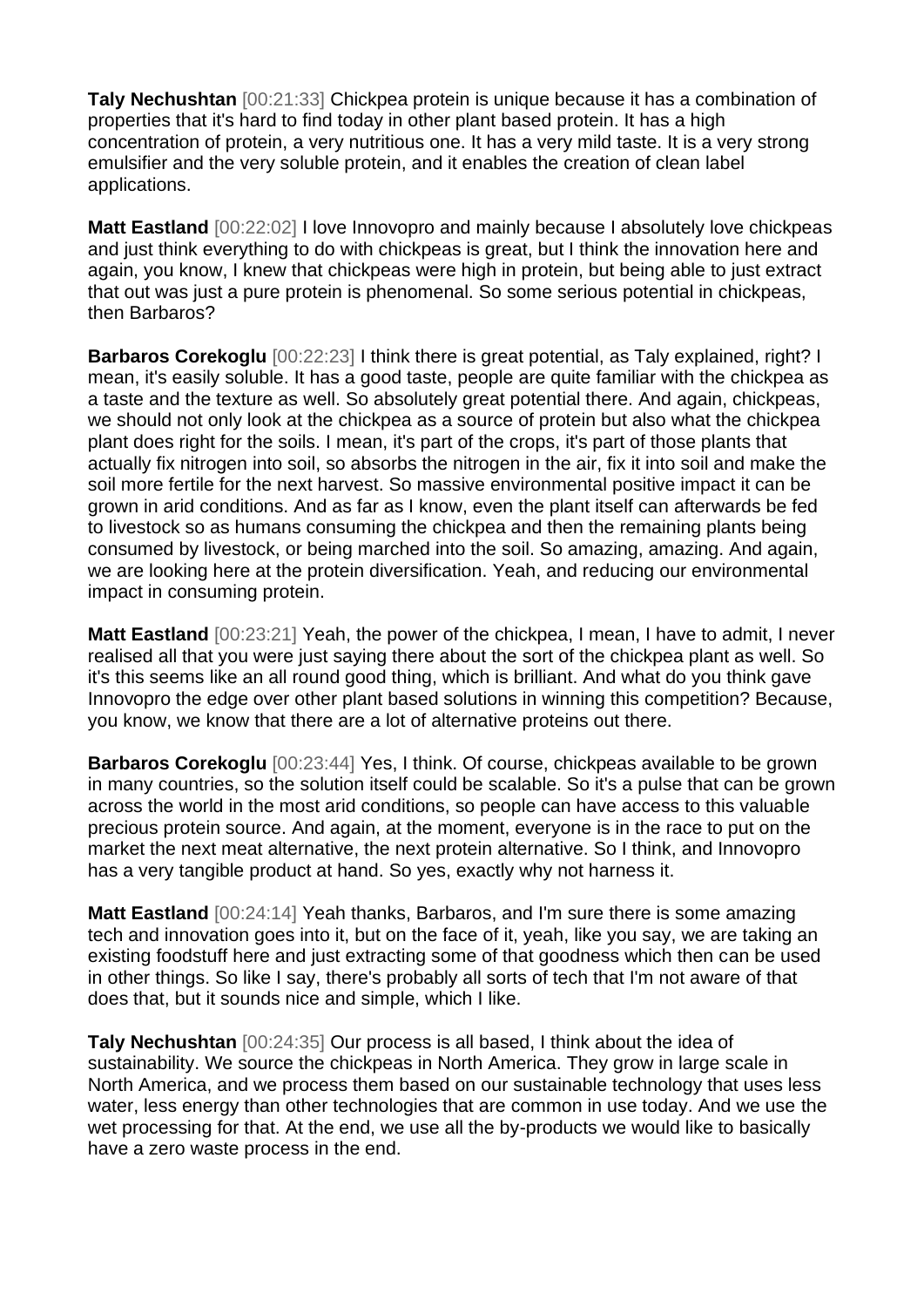**Matt Eastland** [00:25:20] A sustainable technology, which also uses all of the by-products so that you actually get zero waste, that's pretty incredible. So Barbaros, what impact do you think making changes like this are going to have on the food system?

**Barbaros Corekoglu** [00:25:35] Again, here we are looking at co-benefits right Matt? So chickpea protein, put in diversification, positive benefits to our health, growing chickpeas, positive impact to our environment. And again, using all parts of components of chickpea. That's amazing. That really contributes to a circular economy and towards zero waste society.

**Matt Eastland** [00:25:56] Yeah. Thanks, Barbaros. And again, big congratulations to Taly and the Innovopro team for all the great work they're doing and we love having you in the community. So thank you very much. And it's great to know that companies like Innovopro are around for sure, but we definitely need to see more clean labels and sustainable solutions appearing to meet the UN Sustainable Development Goals as well. So big congrats. So it's been fascinating to hear from some more winners from the Good Food for All competition, which is held in conjunction with the UN Food Systems Summit. Please don't forget to check out part one if you haven't already. Shame on you! And we have plenty more exciting innovations to hear about. Barbaros I have a hard and slightly unfair question, as always for you. If you had to pick one of the innovations that we have heard from that you'd like to follow even closer, which one would you pick?

**Barbaros Corekoglu** [00:26:47] I would say, Innovopro but it will not be fair because they are part of our EIT Food Rising Food Stars community. So I would like to go for Red Sea Farms, absolutely game changing, super relevance and definitely a breakthrough solution to transform and make our food system more resilient to climate change.

**Matt Eastland** [00:27:06] Thanks, Barbaros. I mean, again, big congrats to everybody there, it's not like we're having favourites really. Barbaros, how connected are these SME competition winners? Actually, this was something I wanted to ask last time as well. So how does it work with the competition to all of these start-ups now kind of come together all the time? Are they following each other or are they working together? Are they supporting each other? How does the competition sort of support them along together?

**Barbaros Corekoglu** [00:27:32] Well, unfortunately, of course, SME's do not have the internal resources to be connected to the system all the time. I mean, we know that they are understaffed. They indeed deal with day to day business. But what we did is quite interesting, and I like to share with you and everyone listening to this podcast. Last month, we have launched a Good Food SME Hub together with The United Nations and stakeholders that are working in the space. And we want this Good Food SME hub to be the platform that connects all these SME's across the world, share the good lessons, share best practises and really interact with each other so that they can grow their businesses, learning from each other or collaborating with each other. This hub will also work with the different coalitions of action emerging from the United Nations Food System Summit, and we're really looking at identifying and matchmaking SMEs with the solution needs for challenge owners and really help for SMEs grow their business and transform the food system all of us together.

**Matt Eastland** [00:28:32] That's great. So does that mean that these first 50 who won this competition, are they like a first cohort or is it this 50 plus all sorts of other SMEs connecting together?